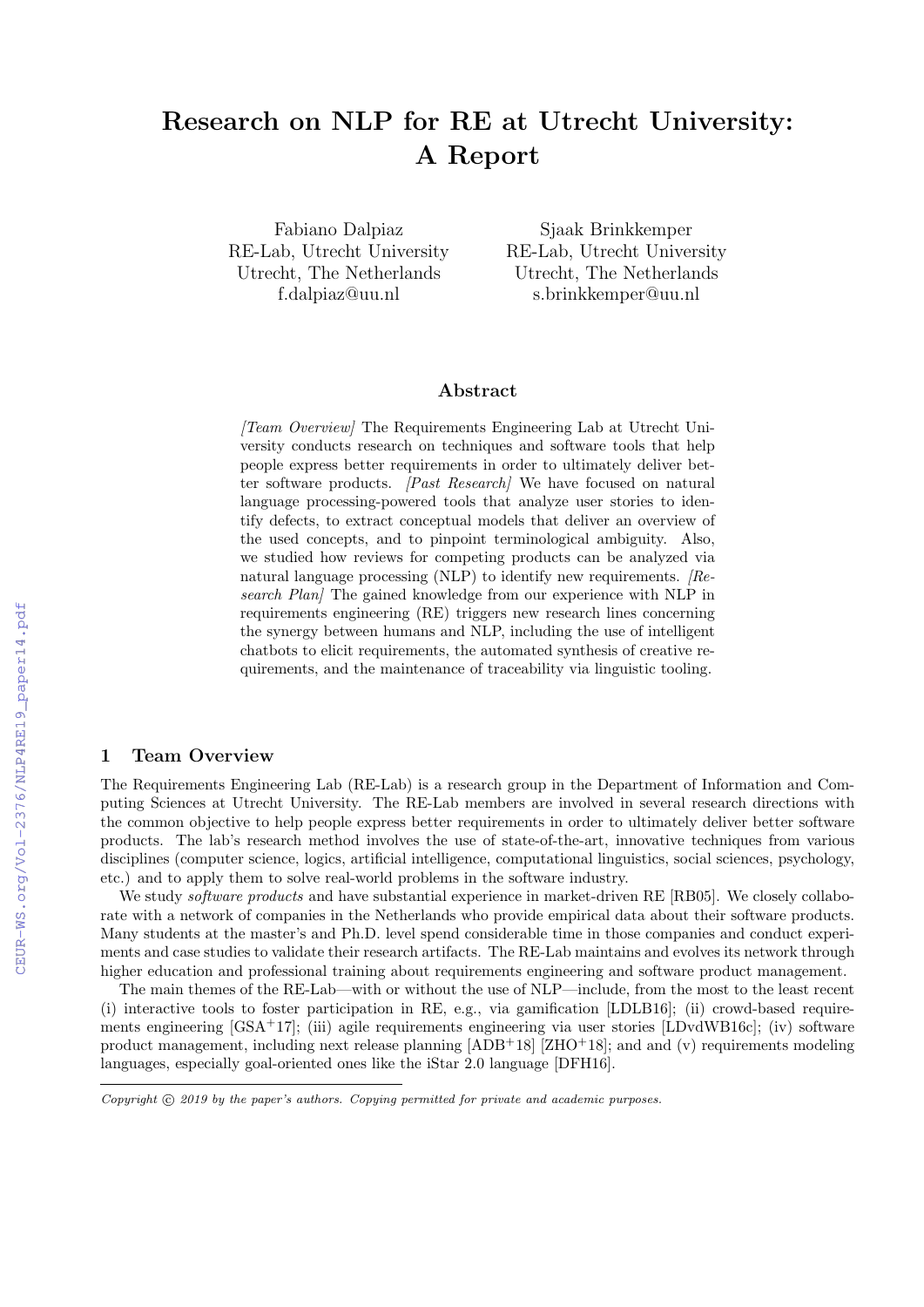## 2 Research on NLP in the RE-lab

Before the RE-lab was established, the researchers had considerable experience in applying linguistic techniques various settings [BBM88] [KBHW97] [oDGBR05]. The improved quality of NLP tooling becoming available for research and industry motivated us to study the application of these tools for RE research questions. We organize the discussion of research on NLP for RE in our lab into multiple categories; within each category, the work is presented in chronological order.

#### 2.1 Authoring high-quality user stories with QUS and AQUSA

Triggered by the increasing popularity of user stories as a simple language for expressing requirements in agile development contexts [LDvdWB16a], we studied whether the linguistic formulation of user stories would affect the quality of the resulting software products. The main research artifacts from this endeavor are the Quality User Story (QUS) framework [LDvdWB16c] and the Automatic Quality User Story Artisan (AQUSA) tool<sup>1</sup>. QUS is a collection of heuristic rules for authoring high-quality user stories. The AQUSA tool complements QUS by automatically checking a collection of user stories against some of these heuristics; in technological terms, AQUSA is a Python tool that makes use of regular expressions and part-of-speech tagging as delivered by the Natural Language Toolkit (NLTK) library.

The heuristics of QUS are organized into three categories: (i) syntactic: on the textual structure of a user story regardless its meaning; (ii) semantic: on the meaning of the user story; and (iii) pragmatic: on how to effectively communicate the requirements through a collection of user stories. AQUSA is able to check syntactic and pragmatic criteria for which we envisioned it is possible to achieve 100% recall with good-enough precision.

Consider the syntactic rule *atomic*, which postulates that a user story shall express a requirement for exactly one feature. AQUSA detects violations to atomicity by looking for conjunctions like 'and', '&', 'or', etc. within a user story. An example of a non-atomic story is "As a user, I want to print and save my results", because of the use of the 'and' conjunction. Consider the pragmatic rule uniform, stating that all user stories in a collection shall follow roughly the same template. AQUSA checks uniformity by inferring the most frequent template (e.g., "As a, I want to, so that"). If a user story exists in the collection that has a different template, such as "As a, I'm able to, so that", AQUSA would indicate a uniformity defect for that set of user stories.

We evaluated the precision and recall of AQUSA on 18 user story data sets from the software industry—mostly, Dutch software product companies writing their requirements in English—, which included 1023 user stories in total [LDvdWB16c]. AQUSA could test the criteria atomic, minimal, well-formed, uniform, and unique. The overall precision was 72.2% and the overall recall was 93.8%. Although far from the 100% recall objective, these results prompted us to make some changes to AQUSA to cover some cases that had not been encountered yet.

After extensive interaction with some industrial partners from our network, we set off to investigate the effectiveness of QUS and AQUSA on productivity and work deliverable quality in a longitudinal study. We involved three companies, with a total of thirty practitioners using our approach, over a period of two months [LDvdWB17]. Besides improving AQUSA based on earlier results, we offered it as a service that could be integrated with the project management platform Jira.

Our study included a baseline measurement of project management variables like recidivism rate, velocity, and number of issues; a training session for the participants; data collection during the experimental period; intake and exit surveys; and follow-up interviews. Despite an improvement of the intrinsic user story quality, the practitioners did not perceive such a change, although they argued that more constructive user story conversation took place after the treatment was introduced. Project management metrics, on the other hand, did not show any improvement [LDvdWB17].

#### 2.2 From user stories to conceptual models with Visual Narrator

When the number of user stories grows, as typical for software products that are developed through multiple releases, it becomes difficult to determine the key terms that are being used, and to get an overview of the entities and relationships that the requirements refer to. With this problem in mind, we proposed the Visual Narrator<sup>2</sup>, a tool that automatically extracts conceptual models from a collection of user stories [LRD<sup>+</sup>17].

The Visual Narrator uses a selection of heuristics from the literature for the extraction of conceptual models from domain descriptions, and adapts them to the context of user stories; our expectation was that the extraction

<sup>1</sup>https://github.com/RELabUU/aqusa-core

<sup>2</sup>https://github.com/MarcelRobeer/VisualNarrator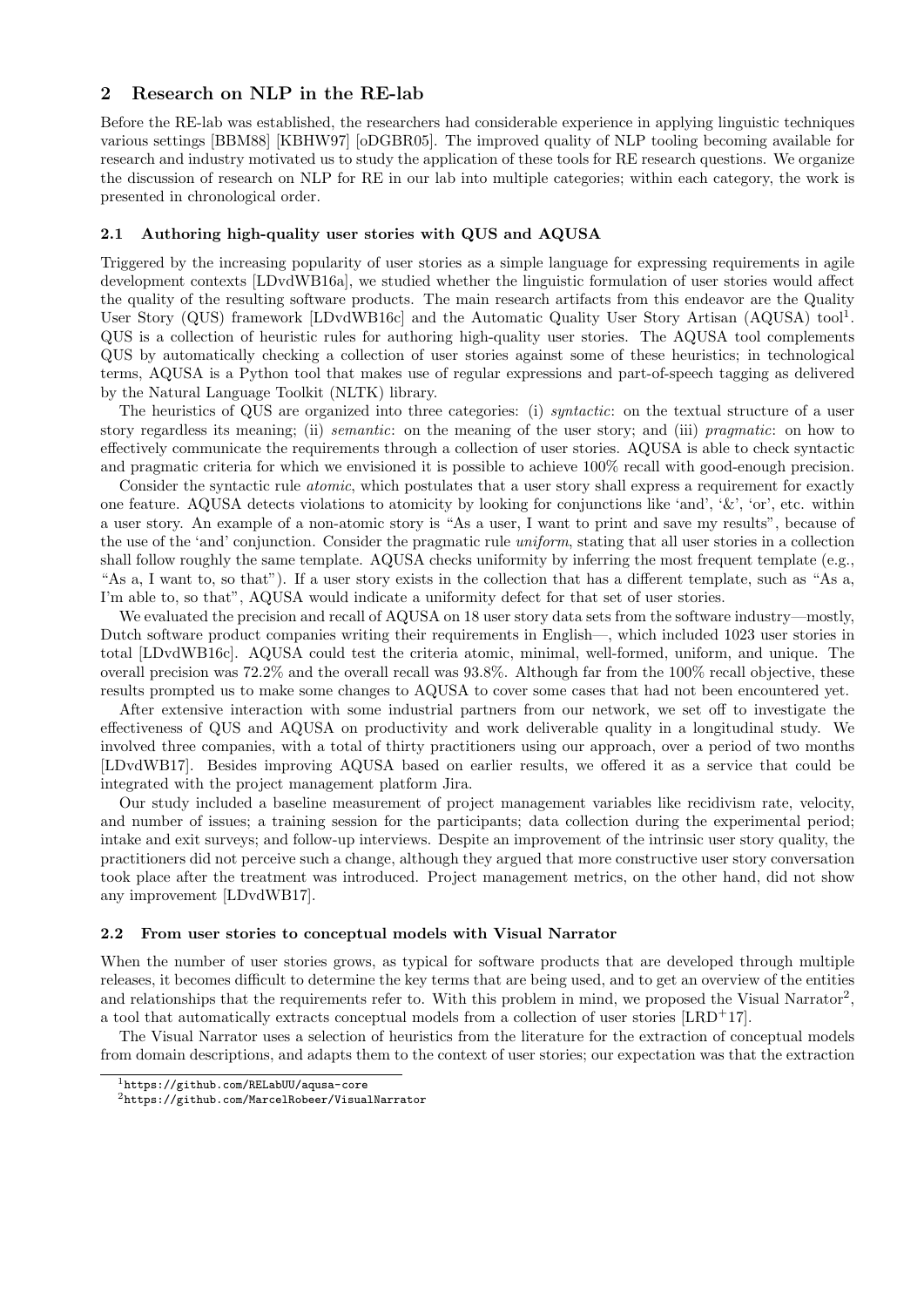process would be facilitated by the well-defined structure of the user stories. For example, the story "As a visitor, I want to choose an event, so that I can book a ticket for that event" would result in a conceptual model with three entities: visitor, event, ticket; and two relationships: choose(visitor, event) and book(visitor, ticket). The heuristics are implemented via a combination of regular expressions and part-of-speech tagging; we employed the libraries offered by the spaCy toolkit.

After a preliminary evaluation that resulted in an improved version of the tool, the accuracy of the Visual Narrator has been tested on four industrial cases [LRD+17] and delivered very good results in the 85%–95% range both for precision and recall. The major NLP challenges we encountered concerned the interpretation of compound words, the ability to link the verb to the right object, and human mistakes like grammar errors and typos. While the latter issue can be addressed via grammar checkers, the first two challenges require either advances in NLP toolkits, or their training on domain-specific corpora. Practitioners found the tool especially useful for getting newcomers acquainted with the product domain.

Further experience soon highlighted one major issue: while the tool was quite effective at extracting entities and relationships, their number would grow quickly as the size of the user story collection increases, thereby making the a box-and-arrow visualization of the concepts too cluttered. In other words, we were shifting the complexity from the textual representation to the graphical model. To cope with this, we resorted to principles from information visualization and proposed new, interactive ways to interact with the extracted models.

First, we developed a tool that employed semantic similarity to couples of the extracted concepts, and used clustering algorithms to groups the concepts based on their similarity [LDvdWB16b]. The user could then decide whether to see all concepts or only the clusters. Second, we built the Interactive Narrator, a web application for navigating conceptual models through a set of filters (e.g., by role, by sprint, etc.) [SDBL18]. As we are writing, the latter tool—although less sophisticated—is our preferred choice when delivering trainings about our approach, for the similarity+clustering algorithms do not perform very well in absence of domain knowledge.

#### 2.3 Terminological ambiguity in requirements

Our experience with tools like the Visual Narrator and the Interactive Narrator have also pointed out that, especially for software products that evolve over the years through multiple releases and development teams, it is hard to ensure the use of consistent terminology. For example, two different teams may be using the verbs "browse" and "navigate", but are they really interchangeable, or is there a subtle difference in the terms?

We have investigated *terminological ambiguity*: those situations in which near-synonyms are used, and the reader cannot tell whether the two words do actually represent the same concept. Our research first led to the REVV tool [DvdSL18], which takes as input the outputs of the Visual Narrator, and creates a Venn diagraminspired visualization (see Fig. 1) where roles are represented as sets, the extracted entities from a user story are denoted as elements in a set, and those elements are colored based on the likelihood that they are terminologically ambiguous with another term. To do this, besides the NLP embedded in the Visual Narrator, REVV measures the semantic similarity between two terms via an off-the-shelf technique called semantic fingerprinting [DSW15].

To test the effectiveness of REVV, we have built an improved version called REVV-Light<sup>3</sup> [DvdSB<sup>+</sup>19] and conducted a controlled quasi-experiment with 28 real-world data sets (2067 user stories in total). We tested whether human analysts assisted by REVV-Light would be better than manual taggers in identifying potential terminological ambiguities. The comparative results were somewhat disappointing: in a time-constrained setting, human taggers performed slightly better, also due to the low maturity of our tool and the high usability expectations of the participants.

Among our main findings, it became manifest that analyzing terminological ambiguity is time consuming, and that recognizing true ambiguity requires domain knowledge to avoid ill-informed guesses. In particular, the off-the-shelf semantic fingerprinting technique showed limitations that can be overcome only by re-training the algorithm with domain-specific data. REVV-Light should therefore be seen a first example of a tool that builds on the synergy between NLP and human analysis.

#### 2.4 New requirements from competing products through user feedback mining

An increasing number of researchers are proposing algorithms for processing app store reviews that extract features, determine the sentiment in the reviews, etc. Especially for products with a large use base, app reviews are a rich, real-time source of user needs and wishes. We recently entered this arena with a study of how to

<sup>3</sup>https://github.com/RELabUU/revv-light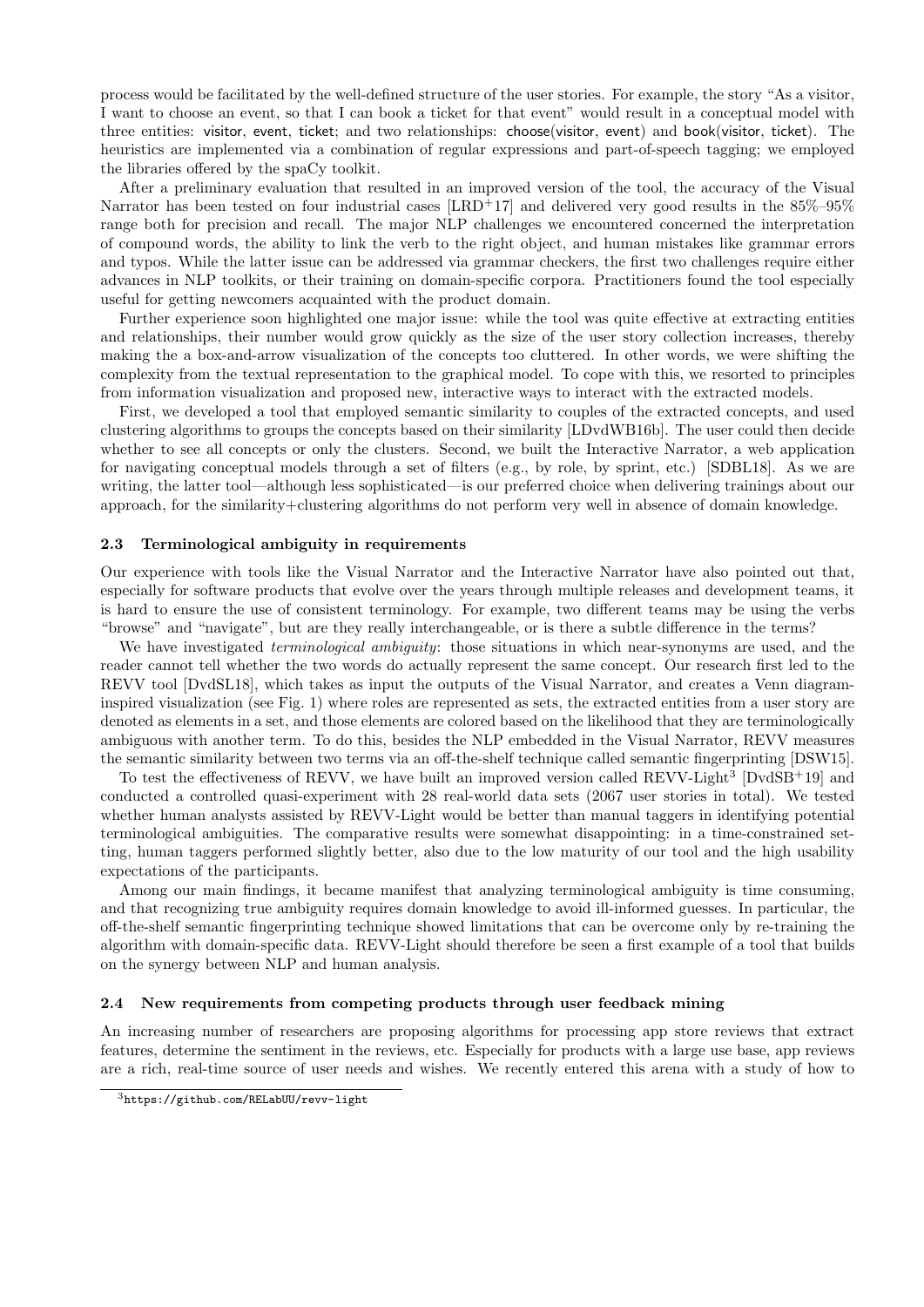

Figure 1: The REVV-Light tool highlights possible terminological ambiguity in a user story data set.

identify requirements from competitive products. Thus, instead of analyzing the product in isolation and with respect to a hypothetical fully satisfied user base, we are investigating the product in comparison to others.

Our approach is called  $RE-SWOT<sup>4</sup>$  [DP19], and it automatically converts app reviews to a dashboard through the use of NLP. RE-SWOT is inspired by the famous Strength-Weakness-Opportunity-Threat analytical framework that is used by organizations to compare themselves, or their products, to the competitors in the market. The idea is similar; through an automated analysis of the reviews for a reference app and its competitor apps, RE-SWOT identifies the main features of the apps within the same market and determines whether those features are strengths, weaknesses, opportunities, or threats from the perspective of the reference app. For example, a feature is a strength when the average sentiment for that feature as implemented by the reference app is positive, and when such a value is higher than the average sentiment for that feature in the competing apps.

Under the hood, RE-SWOT uses two NLP algorithms. First, it uses collocations and regular expression matching to identify user reviews that are likely to refer to features. Second, it employs sentiment analysis to determine whether the average sentiment toward that feature. These outputs are used to perform the SWOT classification, which is then rendered graphically as a dashboard that clearly distinguishes the four categories and also highlights the feedback volume for each feature and app. Although RE-SWOT is still a young prototype, and many improvements are possible, interviews with three case companies have revealed that the concept of RE-SWOT could be highly beneficial for defining the roadmap of an app.

## 3 Research Plan on NLP for RE

Besides strengthening our previous tools and conducting additional empirical evaluation, we are planning to investigate the synergies and the interactions between humans and NLP; some notable directions are the following:

• Assisted requirements elicitation via chatbots: in our past research, we have mostly explored the restricted notation of user stories. Although having a template is perceived as helpful by the practitioners [LDvdWB16a], this does inevitably constrain how they can express their requirements. We have started investigating how the elicitation process can be assisted through the use of chatbots that use NLP in a requirements-related conversation to obtain unambiguous and well-detailed requirements. A key challenge for the chatbot is to interact with the users in a natural fashion, without over-constraining the human, e.g., by enforcing the use of a semi-controlled language (this constraint was set, e.g., by other authors in [FBG18]). This research direction will require us to move away from the classic information retrieval metrics like precision and recall,

<sup>4</sup>https://github.com/RELabUU/RE-SWOT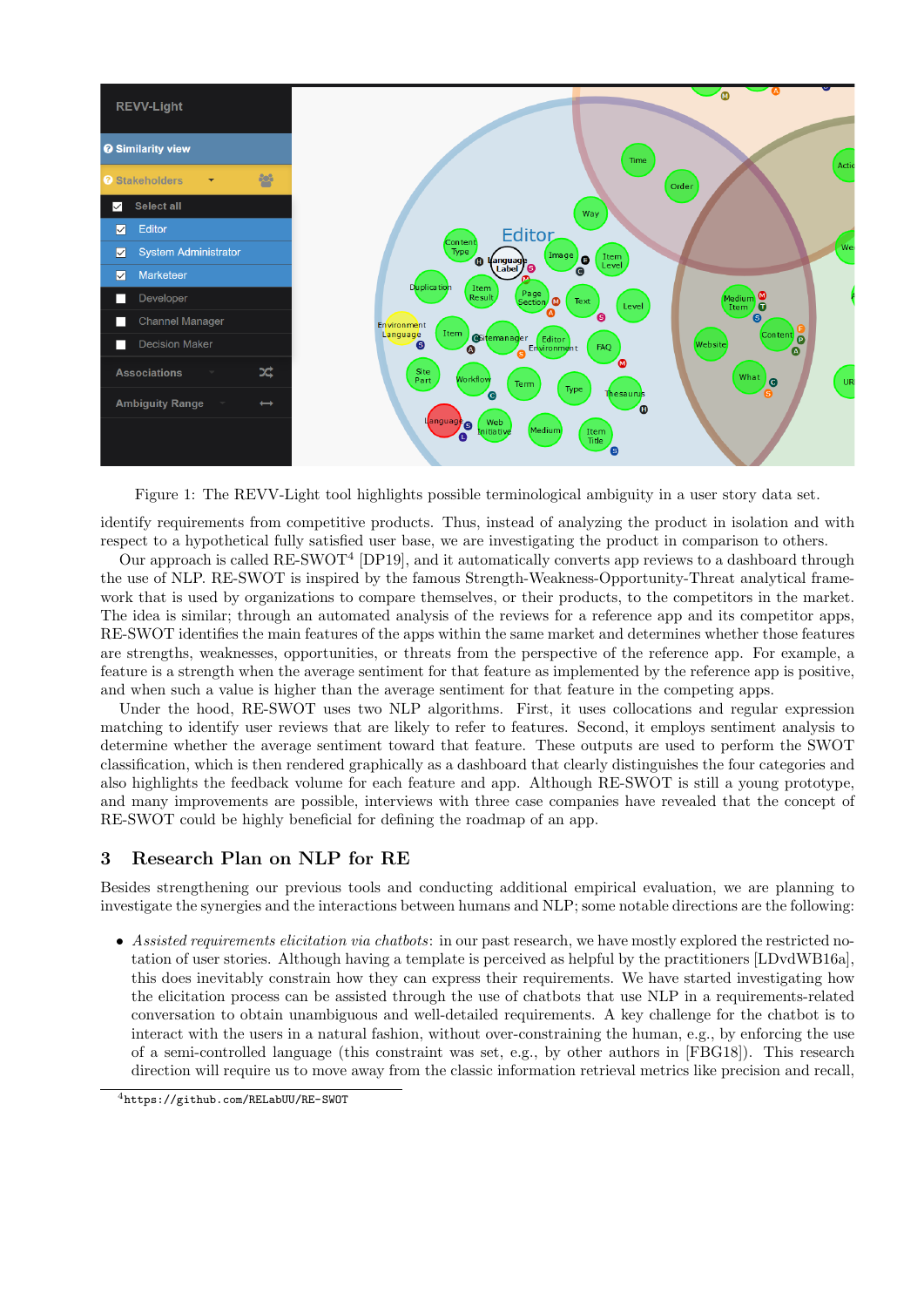and focus on the human-bot interaction: when and why is a requirements-related conversation better than another? The ability to uncover clear and useful requirements is not enough; we need to do so while keeping the conversation short and without annoying the human with the elicitation bot.

- Automated synthesis of creative requirements: our recent work [DP19] has started exploring the potential of identifying new requirements by automatically analyzing strengths and weaknesses of competitive software products. One may see RE-SWOT as a primitive tool that supports combinational creativity, for our algorithms pinpoint possible features to implement in the next releases by extracting features from other products. We intend to conduct further research in this field by focusing on exploratory creativity; for example, we could use semantic relatedness applied to nouns and verbs to suggest unique requirements that do not appear elsewhere. For instance, "generate schedule" is a feature that could be derived from existing ones like "create appointment", "export calendar", etc, for 'generate' is similar to 'create' and 'schedule' is related to 'calendar'. The challenge is how to identify features that are novel yet represent a sensible feature.
- Linking requirements with architectures via linguistic traces: we are experimenting, through case studies, a tool-assisted method for refining high-level requirements (*epics* in agile environments) to *software features* through intermediate layers: epics  $\rightarrow$  user stories  $\rightarrow$  modules  $\rightarrow$  features. The method, which is called RE4SA (Requirements Engineering for Software Architecture), includes the use of NLP to identify and suggest possible trace links between the various artifacts through the similarity of the text phrases used in the artifacts. To shape our proposal, we started from the bottom up by studying software companies that follow a disciplined process to refine their requirements into specific software features  $[MDM^+19]$ .

### Acknowledgements

We would like to thank the former members of the RE-Lab: Garm Lucassen, Govert-Jan Slob, and Fatma Basak Aydemir; thanks to all the master's students who joined the lab temporarily, including Laurens Müter, Micaela Parente, Marcel Robeer, and Ivor van der Schalk.

## References

| $[ADB+18]$    | Fatma Başak Aydemir, Fabiano Dalpiaz, Sjaak Brinkkemper, Paolo Giorgini, and John My-<br>lopoulos. The Next Release Problem Revisited: A New Avenue for Goal Models. In Proc. of RE,<br>2018.                                                                    |
|---------------|------------------------------------------------------------------------------------------------------------------------------------------------------------------------------------------------------------------------------------------------------------------|
| [BBM88]       | Sjaak Brinkkemper, N. Brand, and J. Moormann. Deterministic modelling procedures for au-<br>tomatic analysis and design tools. In <i>Computerized Assistance During the Information Systems</i><br><i>Life Cycle</i> , pages $117-160$ , 1988.                   |
| [DFH16]       | Fabiano Dalpiaz, Xavier Franch, and Jennifer Horkoff. iStar 2.0 language guide. arXiv:1605.07767<br>$[cs.SE]$ , 2016.                                                                                                                                            |
| [DP19]        | Fabiano Dalpiaz and Micaela Parente. RE-SWOT: From User Feedback to Requirements via<br>Competitor Analysis. In <i>Proc. of REFSQ</i> , 2019.                                                                                                                    |
| [DSW15]       | Francisco De Sousa Webber. Semantic folding theory and its application in semantic fingerprint-<br>ing. $arXiv$ preprint $arXiv:1511.08855$ , 2015.                                                                                                              |
| $[DvdSB^+19]$ | Fabiano Dalpiaz, Ivor van der Schalk, Sjaak Brinkkemper, Fatma Başak Aydemir, and Garm<br>Lucassen. Detecting Terminological Ambiguity in User Stories: Tool and Experimentation. In-<br>formation $\&$ Software Technology, 2019.                               |
| [DvdSL18]     | Fabiano Dalpiaz, Ivor van der Schalk, and Garm Lucassen. Pinpointing Ambiguity and In-<br>completeness in Requirements Engineering via Information Visualization and NLP. In Proc. of<br><i>REFSQ</i> , 2018.                                                    |
| [FBG18]       | Edwin Friesen, Frederik Simon Bäumer, and Michaela Geierhos. CORDULA: software require-<br>ments extraction utilizing chatbot as communication interface. In Proceedings of First Workshop<br>on Natural Language Processing for Requirements Engineering, 2018. |